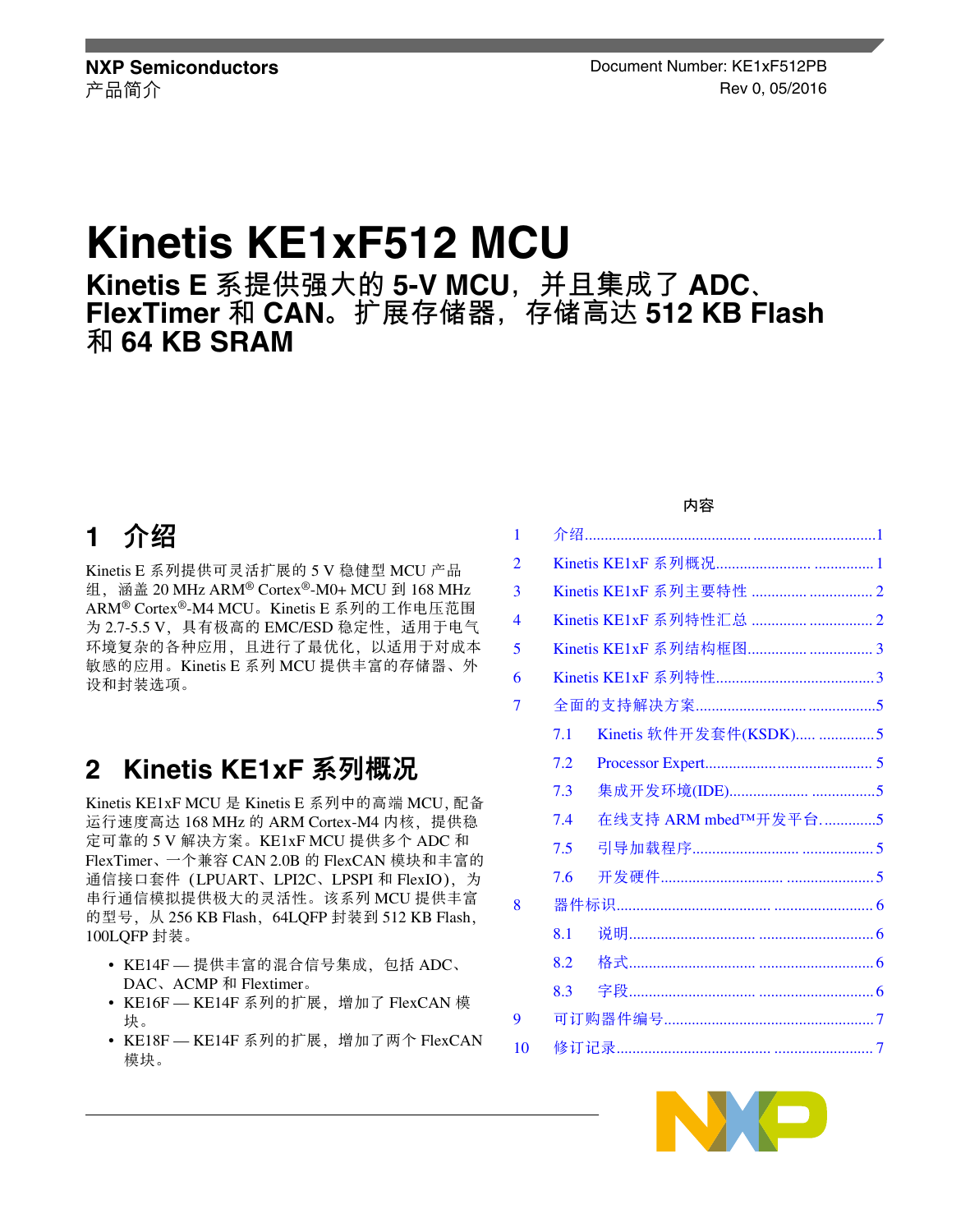### <span id="page-1-0"></span>**3 Kinetis KE1xF** 系列主要特性

- 高达 168 MHz 的 ARM Cortex-M4 内核不仅支持广泛的处理带宽需求,同时还保持出色的成本效益, 易用性封 装和广泛的存储器密度。
- 增强型稳健 I/O,即使在恶劣电磁环境下也能提供出色的性能。
- 配备 Flextimer 功能的 8 通道 PWM 支持 3 相电机控制与死区时间插入和故障检测。
- 1-Msps 12 位 ADC,每模块提供高达 16 通道输入,为及时数据转换和存储提供快速采样率。
- 模拟比较器,可快速响应外部模拟更改。
- 具有灵活触发系统的可编程延时模块为片上模块(ADC、DAC、Flextimer 和 ACMP 等)提供各种互连。
- 符合 CAN 2.0B 的 FlexCAN 为工业应用提供非常可靠的串行通信接口。
- FlexIO 提供灵活的串行通信接口实现。
- 启动 ROM 提供片上启动代码和串口驱动程序, 可节省 Flash 空间, 提供灵活的启动选项并支持系统内编程。
- 大引脚间距封装使制造更容易,产量更高。
- 8 KB 高速缓存可以提高代码和数据访问效率。
- 具有数字信号处理功能,搭载浮点运算单元, 可为控制算法、传感器数据处理和音频处理等 (例如)提供卓越 的计算能力,从而提高计算精度并降低代码大小。
- 面向存储器保护和代码安全的 MPU。
- 加快产品上市,提供全面支持解决方案,包括 SDK(驱动器、库和协议栈)、IDE、引导加载程序、RTOS 和网 络社区等。

### **4 Kinetis KE1xF** 系列特性汇总

**表 1. Kinetis KE1xF 系列特性汇总**

| Kinetis KE1xF 子系列 | KE14F        | KE16F        | KE18F        |
|-------------------|--------------|--------------|--------------|
| CPU 性能            | 168 MHz      | 168 MHz      | 168 MHz      |
| Flash             | 256-512 KB   | 256-512 KB   | 256-512 KB   |
| <b>SRAM</b>       | 32-64 KB     | 32-64 KB     | 32-64 KB     |
| FlexMemory/EEPROM | 64 KB/4 KB   | 64 KB/4 KB   | 64 KB/4 KB   |
| 模拟                | 3 x 12 位 ADC | 3 x 12 位 ADC | 3 x 12 位 ADC |
|                   | 1 x 12 位 DAC | 1 x 12 位 DAC | 1 x 12 位 DAC |
|                   | 3 x ACMP     | 3 x ACMP     | 3 x ACMP     |
| 其他功能              | FlexTimer    | FlexTimer    | FlexTimer    |
|                   | FlexIO       | FlexIO       | FlexIO       |
|                   |              | 1 x FlexCAN  | 2 x FlexCAN  |
| 封装选项              | 100LQFP      | 100LQFP      | 100LQFP      |
|                   | 64LQFP       | 64LQFP       | 64LQFP       |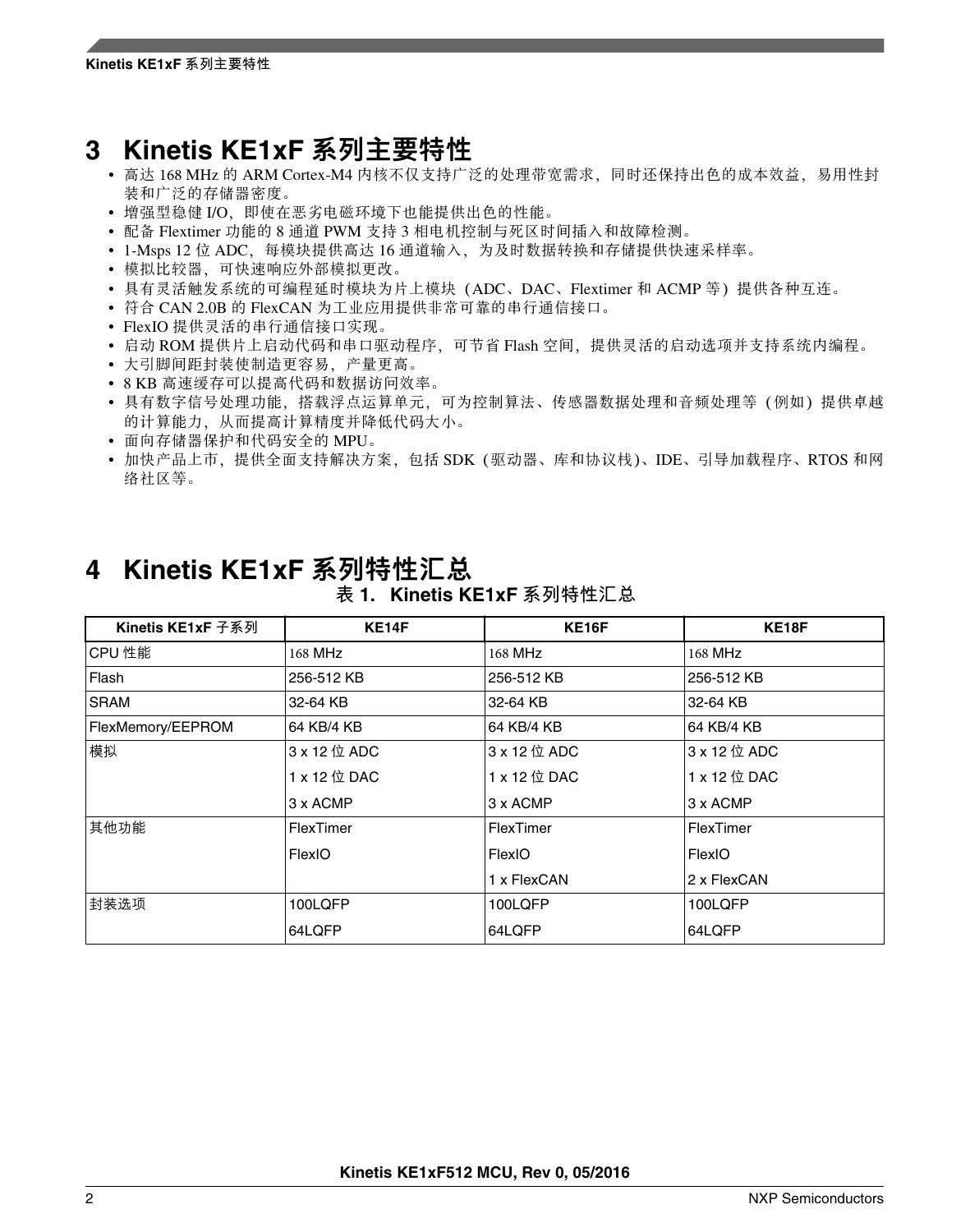# <span id="page-2-0"></span>**5 Kinetis KE1xF** 系列结构框图



图 **1. Kinetis KE1xF512** 系列结构框图

# **6 Kinetis KE1xF** 系列特性

**表 2. Kinetis KE1xF 系列特性**

| フガカ<br>'杀列 | KE14F                | <b>KE16F</b>     | KE18F         |
|------------|----------------------|------------------|---------------|
| 内核         | <b>ARM Cortex-M4</b> | Cortex-M4<br>ARM | ARM Cortex-M4 |

下一页继续介绍此表*...*

#### **Kinetis KE1xF512 MCU, Rev 0, 05/2016**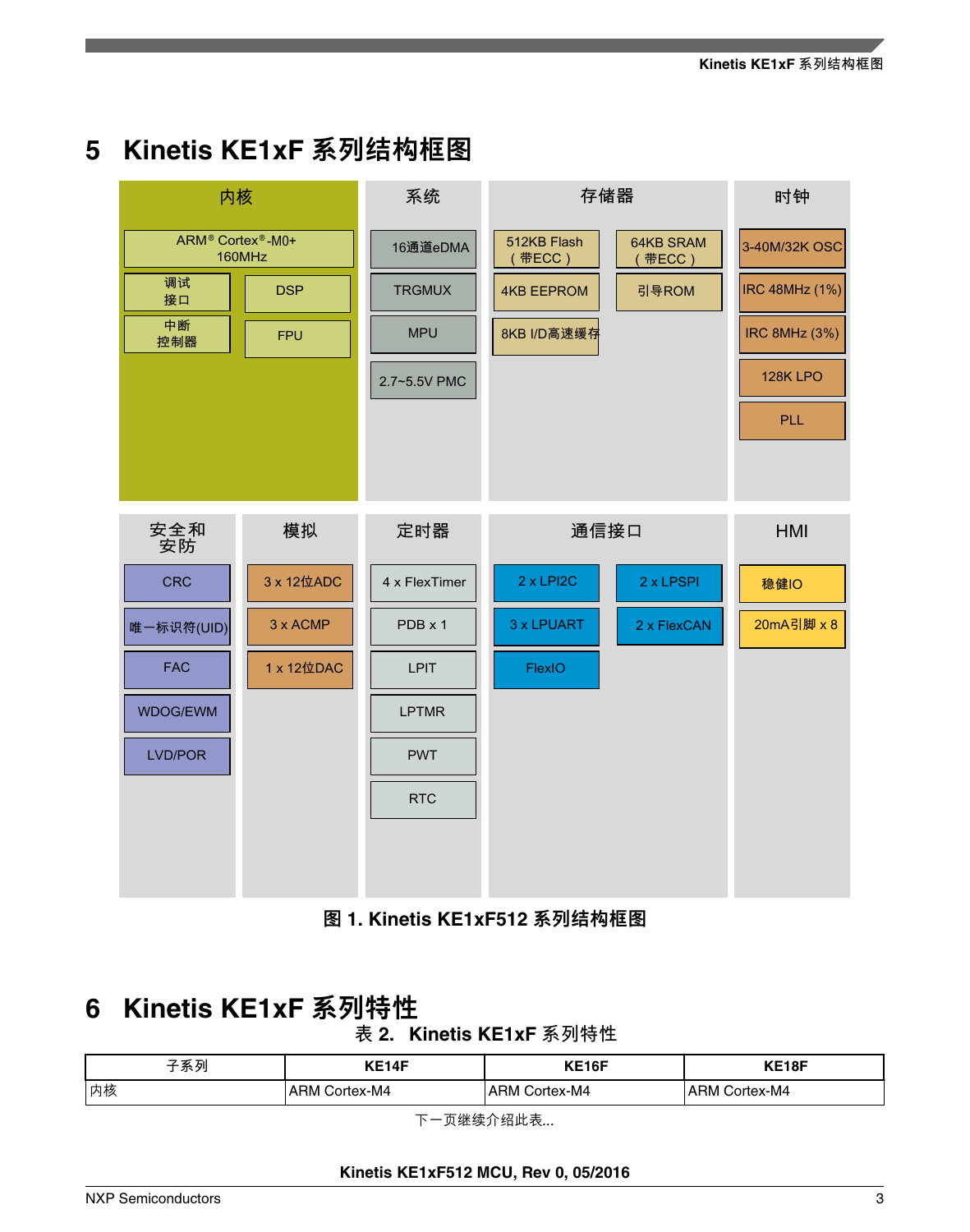| 子系列                                           | KE14F                          | KE16F                                                               | KE18F            |
|-----------------------------------------------|--------------------------------|---------------------------------------------------------------------|------------------|
| FPU                                           | 有                              | 有                                                                   | 有                |
| 频率                                            | 168 MHz                        | 168 MHz                                                             | 168 MHz          |
| Flash                                         | 256-512 KB                     | 256-512 KB                                                          | 256-512 KB       |
| 高速缓存                                          | 8 KB                           | 8 KB                                                                | 8 KB             |
| SRAM                                          | 32-64 KB                       | 32-64 KB                                                            | 32-64 KB         |
| FlexMemory/EEPROM                             | 64/4 KB                        | 64/4 KB                                                             | 64/4 KB          |
| 时钟                                            | 48 MHz FIRC (1 %),             | 48 MHz FIRC(1%),                                                    | 48 MHz FIRC(1%), |
|                                               | 8 MHz SIRC (3 %),              | 8 MHz SIRC(3%),                                                     | 8 MHz SIRC(3%),  |
|                                               | XOSC (3-40 MHz, 30-40<br>KHz), | XOSC(3-40 MHz, 30-40 KHz), XOSC (3-40 MHz, 30-40<br>128 KHz LPO PLL | KHz),            |
|                                               | 128 KHz LPO PLL                |                                                                     | 128 KHz LPO PLL  |
| BootROM (UART, SPI, I <sup>2</sup> C,<br>CAN) | 有                              | 有                                                                   | 有                |
| <b>DMA</b>                                    | 16 通道                          | 16 通道                                                               | 16 通道            |
| WDT/POR/LVD                                   | 有                              | 有                                                                   | 有                |
| <b>ADC</b>                                    | 3 x 12 位, 1 us                 | 3 x 12 位, 1 us                                                      | 3 x 12 位, 1 us   |
| <b>ACMP</b>                                   | 3                              | 3                                                                   | 3                |
| DAC                                           | 12位                            | 12位                                                                 | 12位              |
| 定时器                                           | 4 x Flextimer                  | 4 x Flextimer                                                       | 4 x Flextimer    |
|                                               | 1 x LPTMR                      | 1 x LPTMR                                                           | 1 x LPTMR        |
| PDB                                           | 3                              | 3                                                                   | 3                |
| P T                                           | $\mathbf{1}$                   | $\mathbf{1}$                                                        | $\mathbf{1}$     |
| $ $ RTC                                       | 1                              | 1                                                                   | $\mathbf{1}$     |
| CAN                                           |                                | 1                                                                   | $\overline{c}$   |
| UART                                          | 3                              | 3                                                                   | 3                |
| <b>SPI</b>                                    | $\overline{c}$                 | $\overline{c}$                                                      | $\overline{c}$   |
| $ {}^{2}C$                                    | $\overline{c}$                 | $\overline{2}$                                                      | $\overline{c}$   |
| FlexIO                                        | 脚                              | 脚                                                                   | 脚                |
| <b>VDD</b>                                    | $2.7 - 5.5$ V                  | $2.7 - 5.5$ V                                                       | $2.7 - 5.5$ V    |
| 温度(Ta)                                        | $-40 - 105$ °C                 | $-40 - 105$ °C                                                      | $-40 - 105$ °C   |
| 封装(GPIO)                                      | 100LQFP,                       | 100LQFP,                                                            | 100LQFP,         |
|                                               | 64LQFP                         | 64LQFP                                                              | 64LQFP           |

#### **表 2. Kinetis KE1xF 系列特性 (继续)**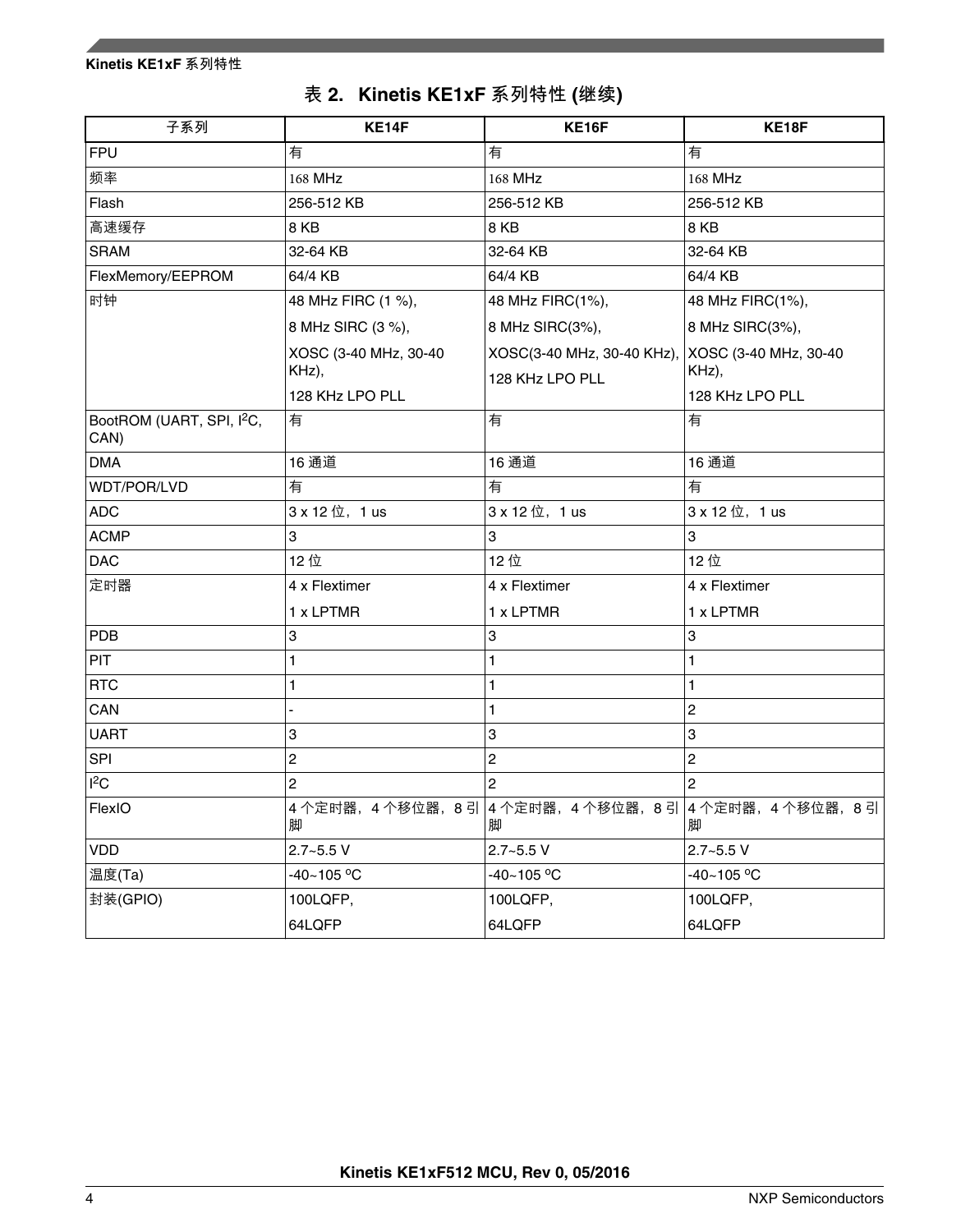# <span id="page-4-0"></span>全面的支持解决方案 **7**

### **7.1 Kinetis** 软件开发套件**(KSDK)**

- 由强大的外设驱动程序、协议栈、中间件构成的综合套件
- 包含软件示例,用于演示 HAL、外设驱动程序、中间件和 RTOS 的用法
- 操作系统抽象(OSA)适用于 MQX™ RTOS、FreeRTOS 和 Micrium uC/OS®内核, 以及裸机 (无 RTOS) 应用程 序

#### **7.2 Processor Expert**

• 附送的软件配置工具用于 I/O 分配、引脚初始化以及硬件抽象和外设驱动程序配置

### **7.3** 集成开发环境**(IDE)**

- Atollic TrueSTUDIO® IDE: [timor.atollic.com/partners/](http://timor.atollic.com/partners/)
- Green Hills Software MULTI ® IDE: [www.ghs.com/partners/NXP\\_partner.html](http://www.ghs.com/partners/NXP_partner.html)
- IAR Embedded Workbench® IDE: [www.iar.com](http://www.iar.com)
- ARM Keil®微控制器开发套件 IDE:[www2.keil.com/nxp](http://www2.keil.com/nxp)
- Kinetis Design Studio IDE
	- 用于 Kinetis MCU 的免费 IDE
	- 基于 Eclipse 和 GCC 的 IDE,支持 C/C++编辑、编译和调试
- 通过 NXP 合作伙伴计划, 为 ARM 生态系统提供广泛支持

### **7.4** 在线支持 **ARM mbed™**开发平台

- 便捷的 Kinetis MCU 原型设计和开发
- 在线 ARM mbed SDK,开发者社区
- 免费软件库

### **7.5** 引导加载程序

- 面向所有 Kinetis MCU 的通用引导加载程序
- 通过串行连接进行系统内 Flash 编程:擦除、编程和检验
- 基于 ROM 或 Flash 的引导加载程序,提供开源软件和主机端编程程序

### **7.6** 开发硬件

塔式系统模块化开发平台

• 快速原型制作和评估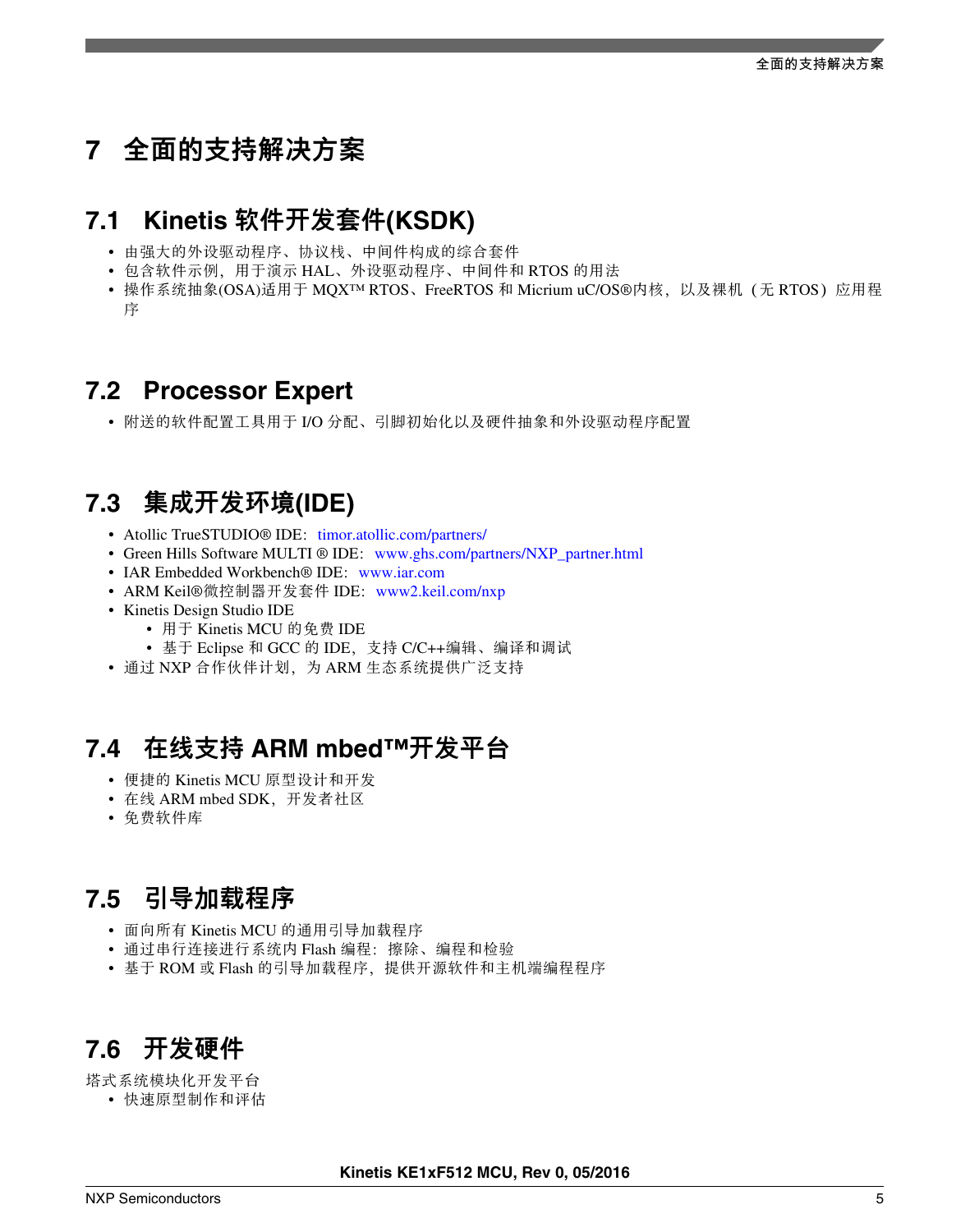#### <span id="page-5-0"></span>**器件标识**

- 低成本
- 可互换模块

## 器件标识 **8**

#### **8.1** 说明

芯片器件编号包含识别具体器件的字段。使用这些字段的值来确定具体器件。

#### **8.2** 格式

这些 MCU 的器件编号采用如下格式: Q KE## A M FFF R T PP CC N

#### **8.3** 字段

下表列出器件型号中每个字段的可能值(并非所有组合都有效):

| 字段           | 说明             | 值                                  |
|--------------|----------------|------------------------------------|
| Q            | 认证状态           | M = 完全通过认证, 正式进入市场                 |
|              |                | P = 资格预审                           |
| KE##         | Kinetis 系列     | KE14F                              |
|              |                | KE16F                              |
|              |                | KE18F                              |
| A            | 关键属性           | F = Cortex-M4, 带 DSP 和 FPU         |
| <b>FFF</b>   | 程序 Flash 存储器大小 | $512 = 512$ KB                     |
|              |                | $256 = 256$ KB                     |
| $\mathsf{R}$ | 芯片版本           | (空白) = 主版本                         |
|              |                | A = 主版本后的修订版本                      |
| $\mathsf{T}$ | 温度范围           | $V = -40 - 105$ °C                 |
| <b>PP</b>    | 封装标识符          | $LL = 100LQFP (14 mm × 14 mm)$     |
|              |                | LH = $64LQFP (10 mm \times 10 mm)$ |
| CC           | 最大 CPU 频率(MHz) | $16 = 168$ MHz                     |
| N            | 封装类型           | $R = $ 卷带                          |
|              |                | (空白)=盘式                            |

#### **表 3. 器件编号字段说明**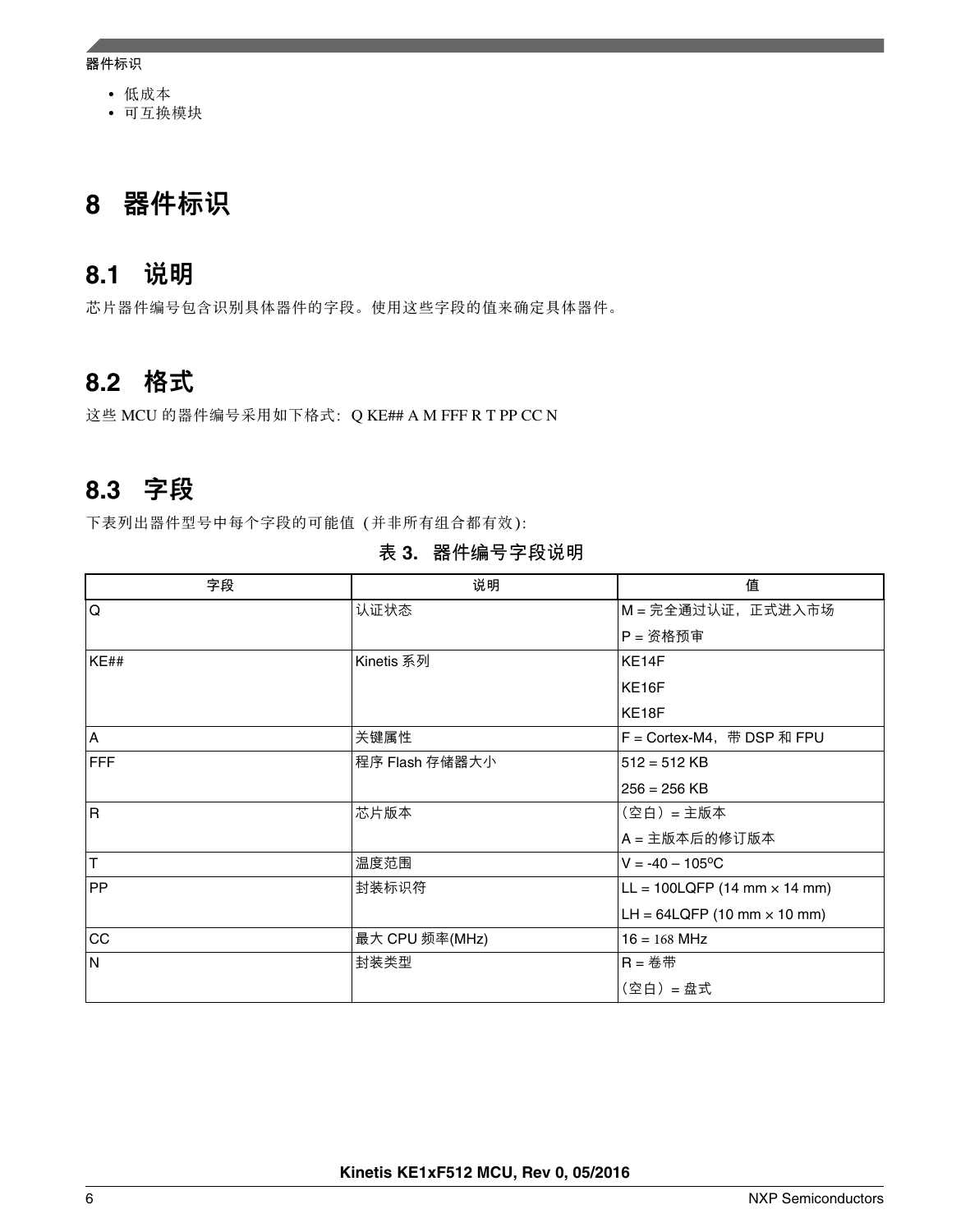# <span id="page-6-0"></span>**9** 可订购器件编号

**表 4. 订购信息**

| 产品                               |       | 存储器         |     | 封装          |             | IO 和 ADC 通道    |                  |
|----------------------------------|-------|-------------|-----|-------------|-------------|----------------|------------------|
| MC 器件编号                          | Flash | <b>SRAM</b> | 引脚数 | 封装          | <b>GPIO</b> | <b>GPIO</b>    | ADC <sub>2</sub> |
|                                  |       |             |     |             |             | $(INT / HD)^1$ | 通道               |
|                                  |       |             |     |             |             |                | (SE/DP)          |
| MKE14F256V<br><b>LH16</b>        | 256KB | 32KB        | 64  | LQPF        | 58          | 58/8           | 38/0             |
| MKE14F256V 256KB<br><b>LL16</b>  |       | 32KB        | 100 | LQPF        | 89          | 89/8           | 48/0             |
| MKE14F512V 512KB<br><b>LH16</b>  |       | 64KB        | 64  | <b>LOPF</b> | 58          | 58/8           | 38/0             |
| MKE14F512V 512KB<br><b>LL16</b>  |       | 64KB        | 100 | <b>LQPF</b> | 89          | 89/8           | 48/0             |
| MKE16F256V 256KB<br><b>LH16</b>  |       | 32KB        | 64  | <b>LQPF</b> | 58          | 58/8           | 38/0             |
| MKE16F256V 256KB<br><b>LL16</b>  |       | 32KB        | 100 | LQPF        | 89          | 89/8           | 48/0             |
| MKE16F512V 512KB<br><b>LH16</b>  |       | 64KB        | 64  | <b>LQPF</b> | 58          | 58/8           | 38/0             |
| <b>MKE16F512V</b><br><b>LL16</b> | 512KB | 64KB        | 100 | <b>LQPF</b> | 89          | 89/8           | 48/0             |
| MKE18F256V 256KB<br><b>LH16</b>  |       | 32KB        | 64  | <b>LOPF</b> | 58          | 58/8           | 38/0             |
| MKE18F256V<br><b>LL16</b>        | 256KB | 32KB        | 100 | LQPF        | 89          | 89/8           | 48/0             |
| MKE18F512V 512KB<br><b>LH16</b>  |       | 64KB        | 64  | LQPF        | 58          | 58/8           | 38/0             |
| MKE18F512V 512KB<br><b>LL16</b>  |       | 64KB        | 100 | LQPF        | 89          | 89/8           | 48/0             |

<sup>1</sup>INT:中断引脚数;HD:高电流驱动引脚数

 $2$  ADC0 + ADC1

# **10** 修订记录

该表汇总了自初始版本后对该文档进行的修改:

**表 5. 修订记录**

| 修订版<br>---<br>版本亏 | 日期      | 由 |
|-------------------|---------|---|
|                   | 05/2016 |   |

#### **Kinetis KE1xF512 MCU, Rev 0, 05/2016**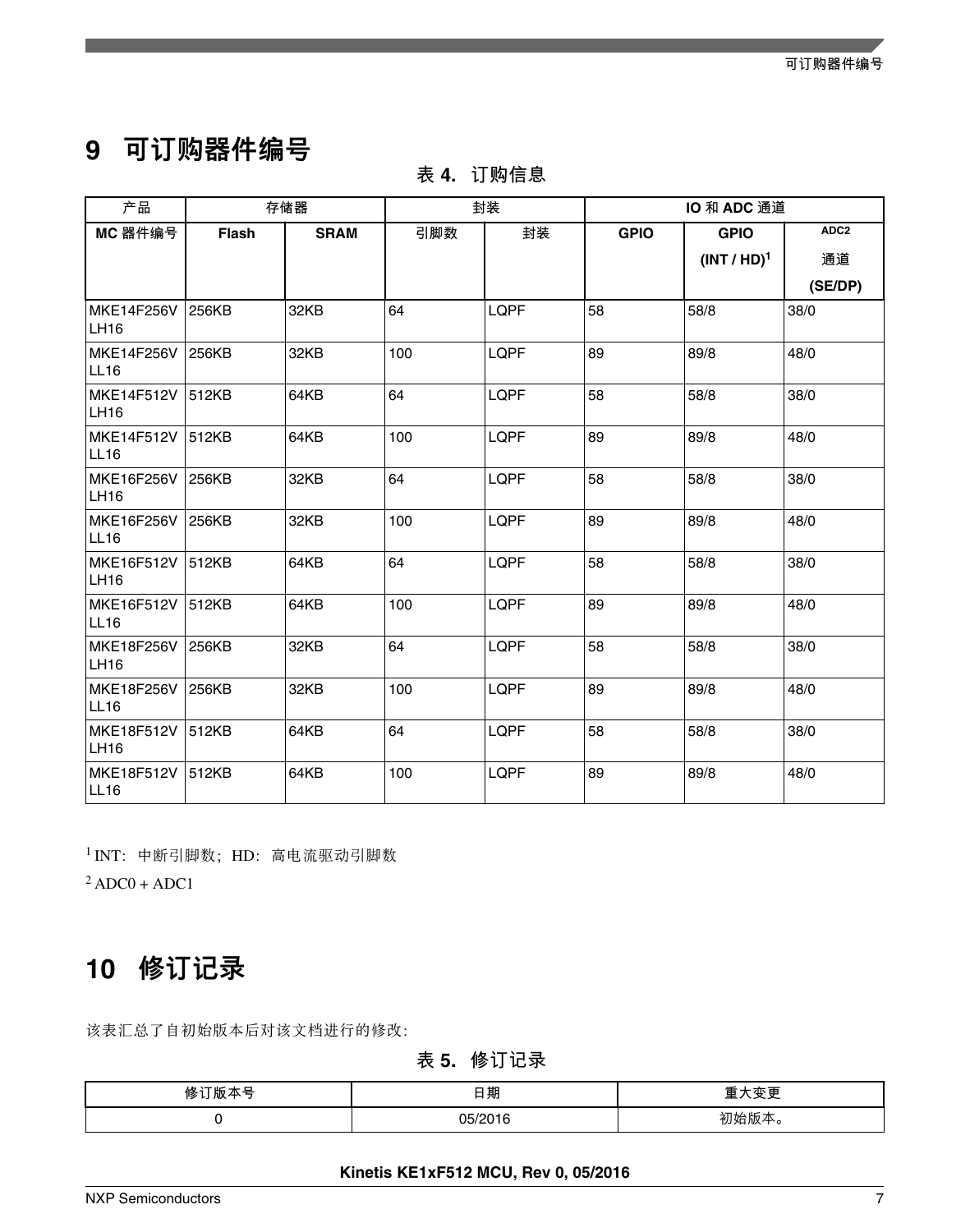